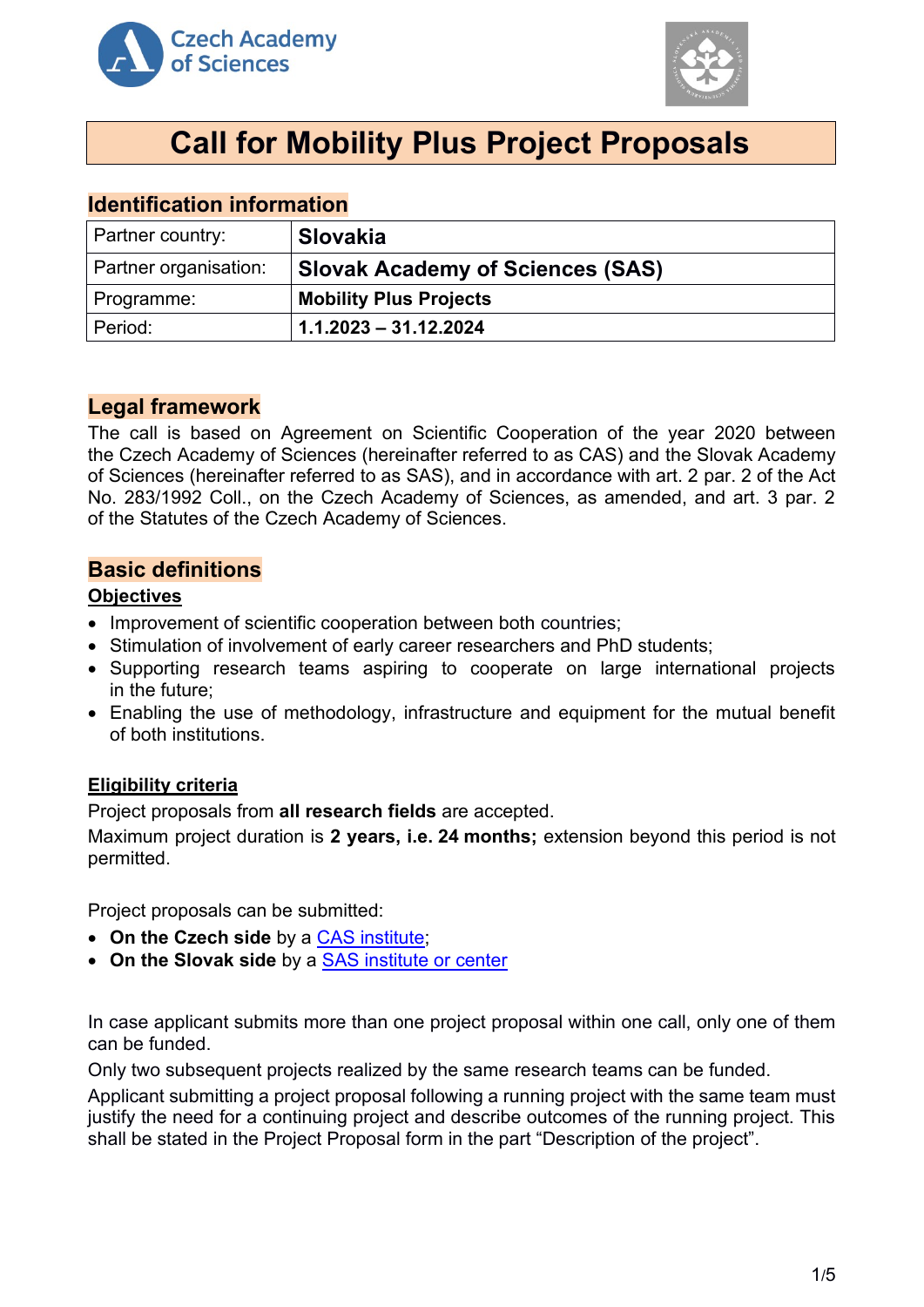



## **Research team**

Research team consists of:

- One principal investigator (senior or junior researcher);
- One or more co-investigators.

Research team members are divided into four categories:

- Senior researchers (8 or more years after receiving PhD at the time of submission of the project proposal);
- Junior researchers postdocs (less than 8 years after receiving PhD at the time of submission of the project proposal);
- PhD students:
- Others (e.g. undergraduate students, engineers, technicians).

## **On the Czech side:**

- All members must be employees of the CAS institutes.
- Out of the whole team, at least 1/3 must be junior researchers or PhD students.

## **On the Slovak side:**

- All members must be employees of the SAS institutes.
- Out of the whole team, at least 1/3 must be junior researchers or PhD students.

## **Financial provisions**

Financial contributions must be calculated and provided in compliance with the valid national legislation and internal regulations of the partner organisations.

**Up to 8 (eight)** two-year mobility projects shall be selected for funding.

## **On the Czech side:**

- Financial contribution shall be provided by the CAS towards the costs of the Czech research team.
- The maximum financial contribution shall be **CZK 40,000** per mobility project per year.
- Eligible costs:
	- − **Mobility costs** (travel and living expenses);
	- − **Research costs** directly related to the project implementation (consumables, services, small equipment, and networking – workshops, conferences etc.).
- Min. 50 % of the requested financial contribution shall be used to cover mobility costs and shall be maintained on the project level as well as yearly.
- Non-eligible costs: personnel, large equipment (exceeding CZK 80,000), overheads.
- The course of project implementation will be monitored through annual and final reports including use of financial means, justification of costs and possible transfers between categories.

## **On the Slovak side:**

- Financial contribution shall be provided by the SAS to the Slovak research team.
- The maximum financial contribution shall be **EUR 1,500** per mobility project per year.
- **Eligible costs:** mobility costs and research costs (consumables, services, small equipment).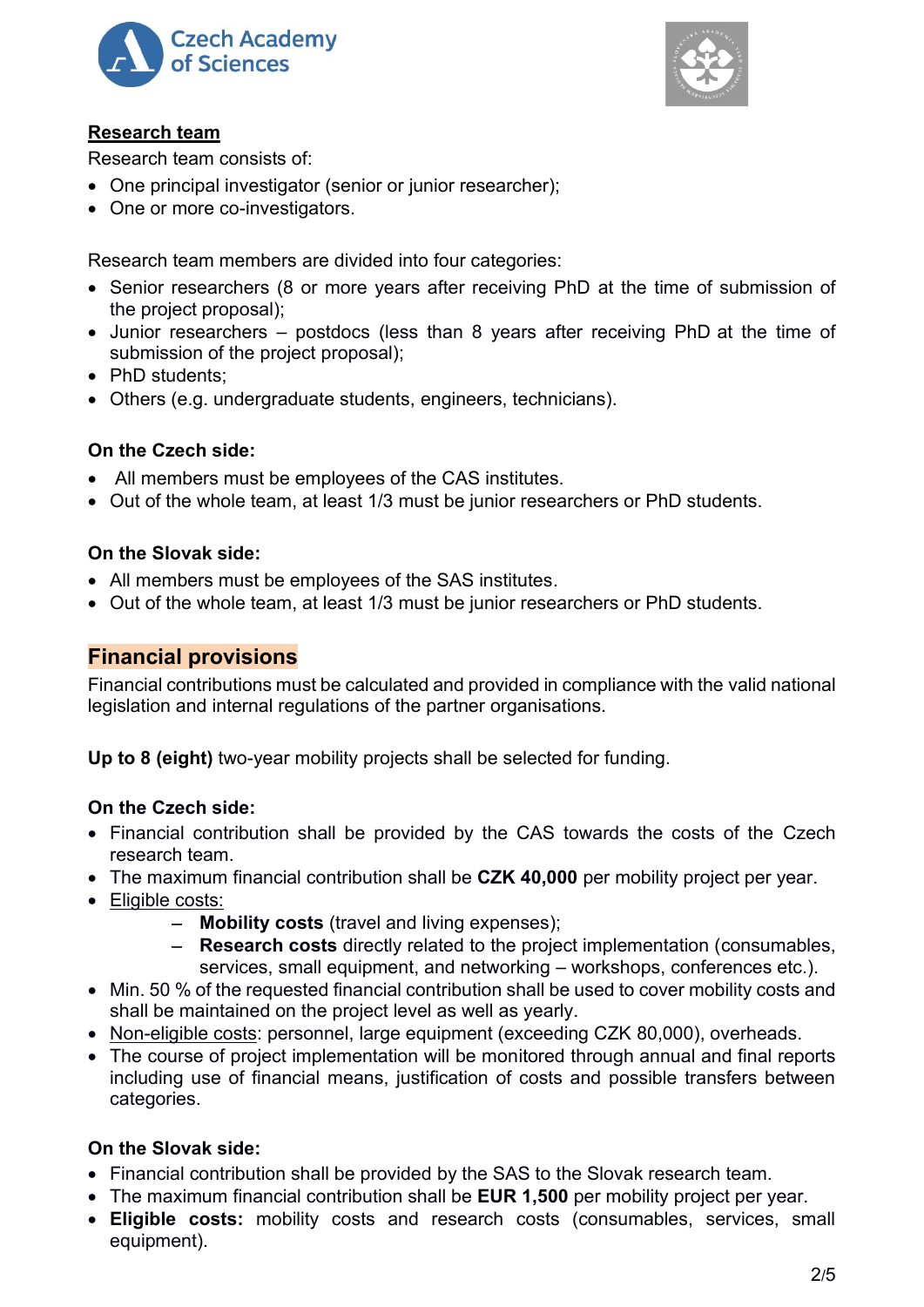



- Max. 30% of the approved financial contribution can be used to cover research costs: consumables, services, small equipment.
- Non-eligible costs are: personnel, large equipment (exceeding EUR 1,700), overheads.
- There are no eligible indirect costs.
- The course of project implementation will be monitored through annual and final reports including use of financial means and justification of costs.

## **Project proposal submission**

Project proposals must be submitted in parallel to both partner organisations.

## **On the Czech side:**

- Project proposals in Czech or English must be complete and submitted within the stated deadline exclusively via the "KIS" online application.
- The applicant is requested to register in the KIS application using the following link <https://kis.avcr.cz/kis2/oms/register> and fill in a project proposal. After finishing the proposal, the applicant shall forward it through his KIS account to the Director of the respective CAS Institute for approval. The Director shall approve the proposal by submitting the project proposal to OMS KAV ČR (Division of International Cooperation, Head Office of the CAS) via his KIS account. **Bear in mind that all project proposals must be submitted by the CAS Institute Directors by 12 June 2022.**
- Proposals submitted in any other way may be rejected on formal grounds.

By submitting project proposal, the applicant:

- Agrees to processing of personal data contained in the project proposal pursuant to the relevant Czech legislation;
- Declares that the information he/she stated is accurate, true and complete and that he/she is aware that if otherwise they will face all the legal consequences;
- Declares that, if approved, he/she will during the realization of the project follow:
	- The Code of Ethics for Researchers of [the Czech Academy of Sciences;](https://www.avcr.cz/en/about-us/legal-regulations/code-of-ethics-for-researchers-of-the-czech-academy-of-sciences/)
	- [The European Code of Conduct for Research Integrity.](http://www.allea.org/wp-content/uploads/2017/05/ALLEA-European-Code-of-Conduct-for-Research-Integrity-2017.pdf)

## **On the Slovak side:**

- Project proposals in English must be completed and submitted within the stated deadline exclusively via the Intranet online application.
- To submit a project proposal, log in to the SAS Intranet. Select Intranet Rights, Standard Rights, Bilateral Mobility Call and fill in a project proposal. After finishing your proposal, you shall forward it through your Intranet account to the Director of your SAS Institute for its approval. The Director shall approve your proposal. Once the project proposal is approved by the Director, it will be automatically sent to OMS Úrad SAV (Department of International Cooperation, Office of the SAS) via his/her Intranet account. **All project proposals must be submitted by the SAS Institute Directors by 12 June 2022.**

By submitting project proposal, the applicant:

- Agrees to processing of personal data within the meaning of the Act No. 18/2018 Coll., On Personal Data Protection, as amended;
- Declares that the information he/she stated is accurate, true and complete and that he/she is aware that if otherwise they will face all the legal consequences;
- Declares that, if approved, he/she will during the realization of the project follow:
	- − The SAS Code of Ethics;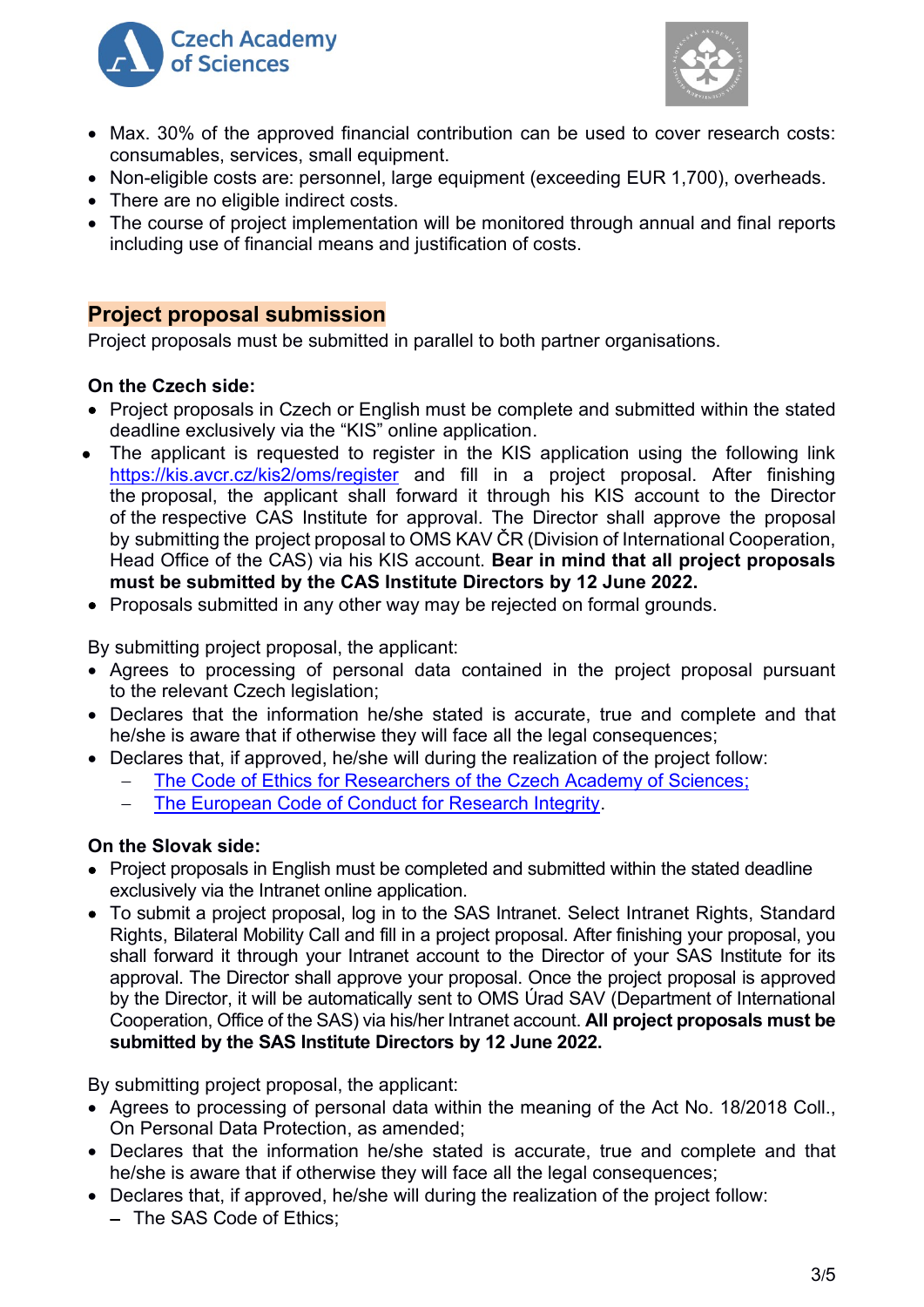



− [The European Code of Conduct for Research Integrity](http://www.allea.org/wp-content/uploads/2017/05/ALLEA-European-Code-of-Conduct-for-Research-Integrity-2017.pdf) (Slovak translation available [here\)](https://www.allea.org/wp-content/uploads/2018/11/ALLEA-European-Code-of-Conduct-for-Research-Integrity-2018-Slovak_dig.pdf).

## **Evaluation and Selection**

Consists of two-step process:

- At the national level, each partner organisation evaluates submitted proposals based on its internal rules and prepares a ranking list.
- At the international level, both partner organisations exchange their ranking lists, merge them, negotiate the final ranking and approve the proposals selected for funding. Total number of projects approved for funding is dependent on the financial possibilities of both partner organizations.

#### **Criteria for evaluation of project proposals**

- **Scientific and formal quality:** 
	- Quality of project implementation (concept, approach, methodology, time schedule, outcomes);
	- State-of-the-art;
	- Innovation potential and perspective to broaden knowledge;
	- Expected mutual benefits for both research institutes;
	- Potential of project results and its possible outreach.
- **Quality of research teams:**
	- Justification of collaboration needs;
	- Competence and qualification of research team members;
	- Level of involvement of junior researchers and PhD students;
	- Research teams' complementarity;
	- Previous cooperation.
- **Appropriate project budget.**

#### **Evaluation of the final report**

The project results and outputs will be evaluated. For definition of results see the Methodology for Evaluating [Research Organisations and R&D&I Purpose-tied Aid](https://www.vyzkum.cz/FrontClanek.aspx?idsekce=799796)  [Programmes \(2017+\).](https://www.vyzkum.cz/FrontClanek.aspx?idsekce=799796)

## **Schedule**

#### **14 April 2022 Announcement of the call for project proposals 12 June 2022 Deadline for submission of project proposals**

Sept./Oct. 2022 Completion of the assessment at national level November 2022 Completion of the joint assessment at international level Nov./Dec.2022 Approval of the final results by both partner organisations **December 2022 Announcement of results**